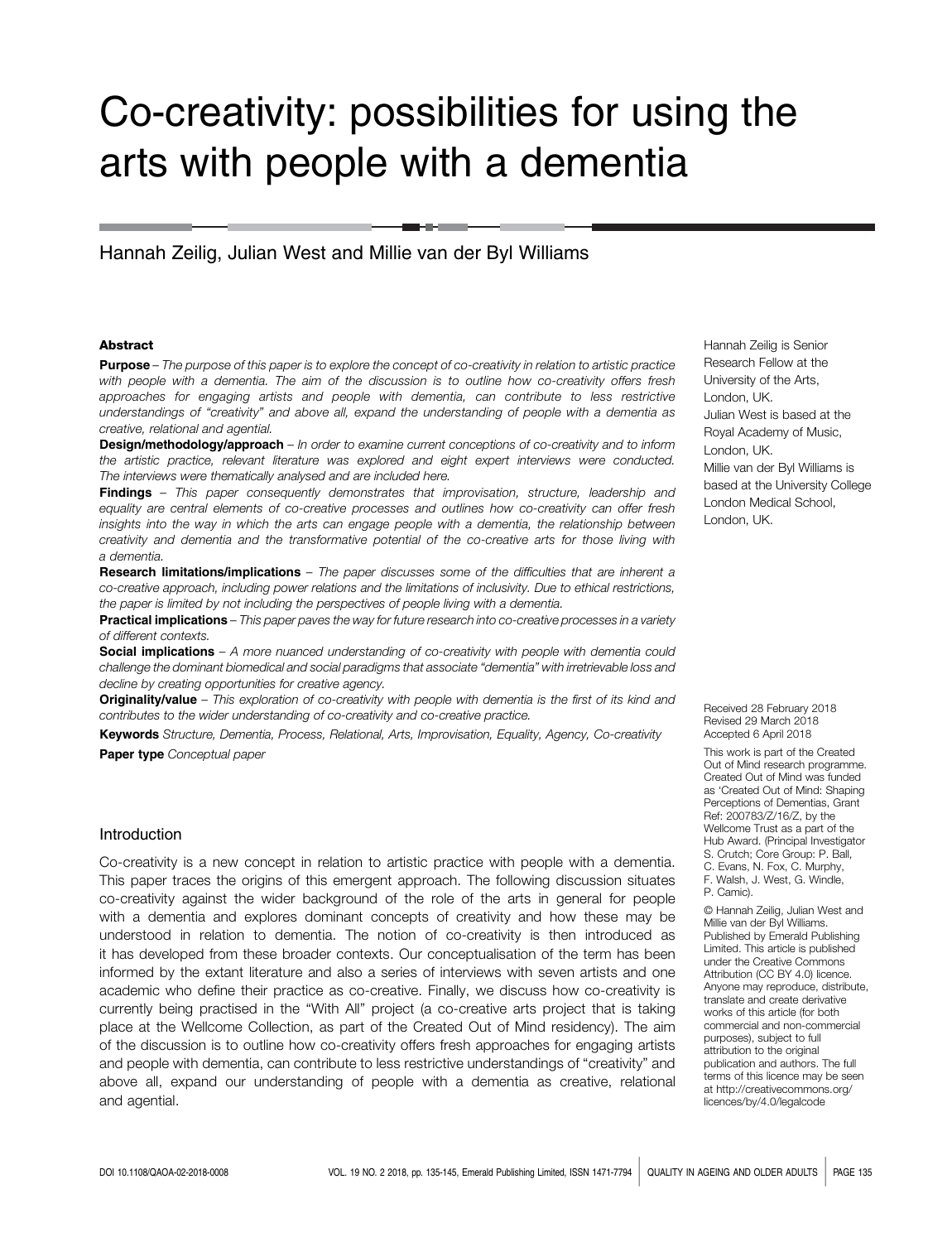#### The arts for people living with a dementia

The role of the arts for people living with a dementia has been of increasing interest for academics, policy makers and artists alike in the last decade (Camic et al., 2017; Kontos et al., 2015; Kontos, 2018; Zeilig et al., 2015). There has been a growing awareness that art and aesthetics have an important role to play in delivering healthcare as well as a reappraisal of the associations between the arts and society in general. Thus, in recent years, a growing body of international evidence has been compiled exploring the potential of the arts to impact positively on the health and well-being of people living with a dementia (Basting, 2009; Fritsch et al., 2006; Ledger and Edwards, 2011). There has also been a burgeoning awareness that arts-based research methods offer alternative insights into the subjective experiences of people living with dementia (as noted by Bellass et al., 2018).

In this contemporary context, arts activities for people with a dementia have flourished, including initiatives as diverse as singing, drama, visual art, photography, clowning and puppetry to name a few. There has also been an essential growth in the role of the arts for those living with advanced dementias (Crutch et al., 2001). Moreover, there has been recognition of the need to privilege the perspectives and voices of people living with a dementia and the role of the arts in facilitating this (Beard, 2012; Bartlett, 2014; Hara, 2011; Hughes, 2014; McFadden et al., 2008; Zeilig et al., 2014). Although the evidence base requires further strengthening and is still largely under-theorised (Gray et al., 2017; Schall et al., 2017), it is widely accepted that both the participative arts and art therapy are important in a variety of ways for ameliorating the lives of people with a dementia (Creative Health, APPG, 2017).

The purpose of the majority of participative arts projects then is predominantly to promote health, wellbeing, cognitive function and communication and therefore they tend to focus on instrumental benefits for people living with a dementia (de Medeiros and Basting, 2013; Mental Health Foundation, 2011; Salisbury et al., 2011; Young et al., 2015). This is connected with the socio-political context of the arts in health that relies on empirically evidenced medical models of health (White, 2014). A "dose of the arts" is commonly given in measured amounts to people, as if the arts are carefully calibrated medications. Although there are some instances in which the aesthetic purposes of the arts are prioritised – in which the aim is to create a high-quality work of art with and for people living with a dementia (Hatton, 2014; Moss and O'Neill, 2013, 2017; de Medeiros and Basting, 2014; Dupuis et al., 2016), this has not been the main focus of most arts projects. Nevertheless, the therapeutic and aesthetic objectives of a project may overlap and complement one another.

The aims and objectives of participative arts projects differ from the work of art therapists who typically work in clinical settings (hospitals or hospices) and are usually health care professionals who aim to ameliorate specific conditions (Castora-Binkley et al., 2010). Thus, therapists (who may specialise in art, music, drama or visual art) tend to focus on the condition or on one particular symptom and how this can be "treated". For therapists, the arts are employed as tools to achieve measurable ends (Cowl and Gaugler, 2014).

Although distinct in aims and objectives, art therapy and most participative arts projects for people with a dementia have primarily been focused on the beneficial and instrumental role of the arts and their ability to enhance either the health, wellbeing or quality of life of participants. The arts are often treated as functional under the assumption that they have a measurable impact on individual's lives. The arts have had a primarily "interventionist" role (Bellass et al., 2018) both in terms of the possibility that they can deliver specific quantifiable benefits for individuals and also in relation to the outputs from arts-based research. Whilst this can be a valuable and often effective approach, it is quite different from deploying the arts for their own sake, in order to engage the innate creativity of people with a dementia. The tendency to overlook the purely creative possibilities of the arts for those with a dementia is connected with entrenched ideas about what creativity is, where it is located and how it is manifested.

## Creativity and dementia

The idea of "creativity" coincided with the late Romantic period (Pope, 2005, p. 3) and was closely associated with "art" (Williams, 1988) and with the notion of the artistic "genius". This idea of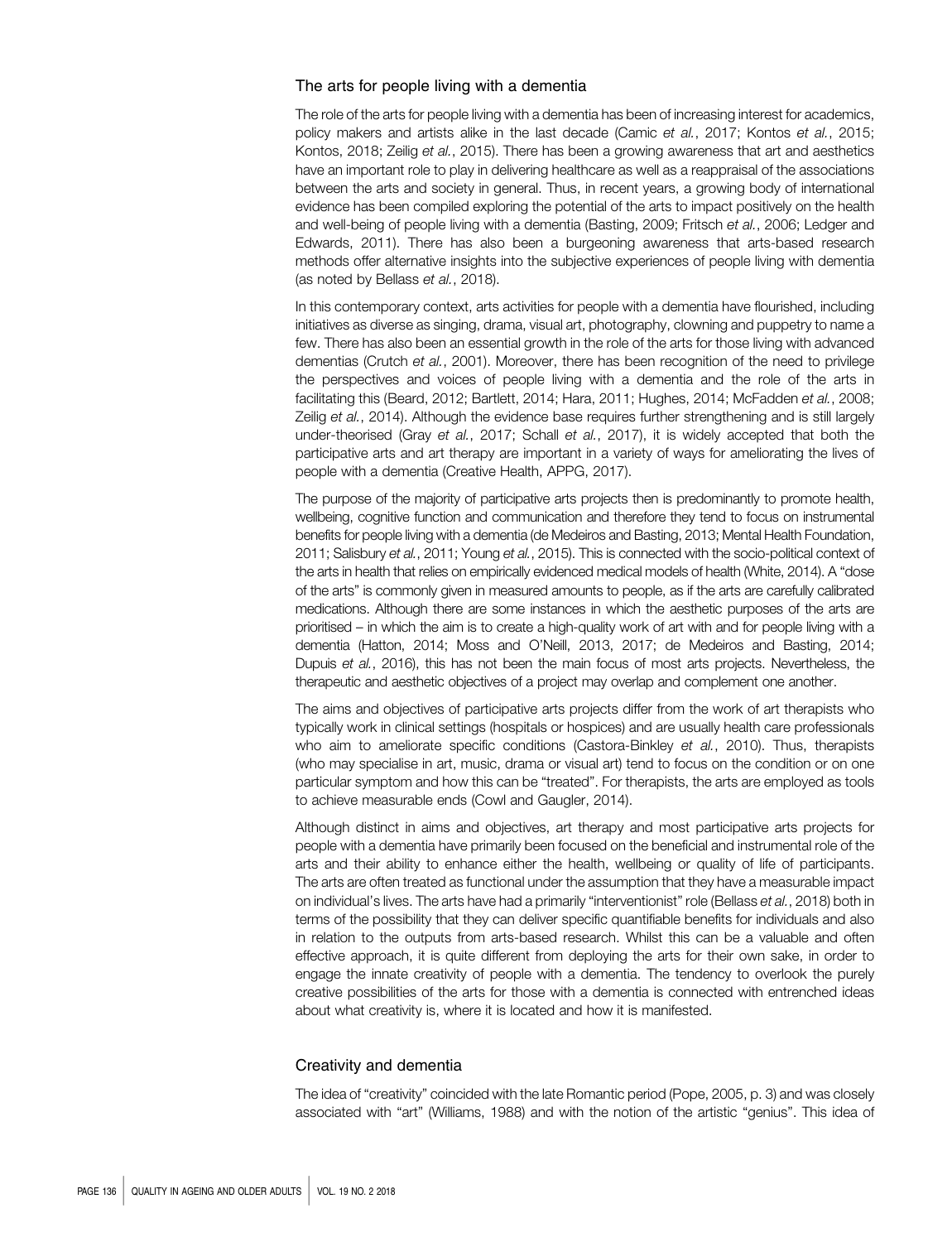creativity as linked to the arts and as an individual trait has been surprisingly persistent (Osborne, 2003). Even recent conceptualisations from both psychological and neurological perspectives, tend to link creative processes to specific, original and tangible acts of production that are associated with individual motivations ( for instance: Csikszentmihalyi, 1997; Palmiero et al., 2012). These understandings link to the myth of the "creative individual", the "genius", and this powerful motif often shapes social understandings of creative activities. Focusing on the characteristics and capacities of an individual defined as particularly "creative", the narrative understands creativity as something psychologically inherent to a creative individual (Osborne, 2003) and as associated with what has become known as "Big-C" creativity (Beghetto and Kaufman, 2007). This hegemonic narrative not only informs shared ideas about age and creativity (McMullan and Smiles, 2016) but of central relevance here, also influences the ways in which notions of creativity relate (or more pertinently do not relate) to people living with a dementia. It is perhaps unsurprising then, given the intense dominance of this perspective linking creativity, as a cognitive "trait", with the activities of particularly gifted individuals that it is not commonly associated with those living with a dementia. Indeed, people with a dementia have only recently been recognised as being routinely capable of creative activity, for instance, in terms of a myriad of everyday "little-c" interactions (Bellass et al., 2018).

In the academic literature, the area of dementia and creativity has predominantly been examined neurologically or from the perspective of clinical psychology. These studies have tended to concentrate on the impact of dementias on the brain systems implicated in creativity and on visual art (de Souza et al., 2010; Gretton and ffytche, 2014; Palmiero et al., 2012). There is a relative lack of consideration of the non-verbal and ephemeral arts, including music and dance. A number of studies have involved the use of standardised measures of creativity as one way of assessing aspects of creative ability (de Souza et al., 2010; Rankin et al., 2007), these clearly present knotty problems of measurement. Indeed, the focus on neuro-scientific perspectives for elucidating the mechanisms involved in creativity and its relationship to the dementias can be both limiting and restrictive in several ways. These perspectives necessarily locate creativity as it exists within particular regions of an individual's brain (such as the frontopolar cortex) and also highlights the ways in which brain pathology affects creativity in people with a dementia. The overall framework then, is predicated on notions of deficit and loss. The extent to which people living with dementias might contribute to a nuanced understanding of our shared creativity is mostly overlooked, as are the social, relational and emotional features of creative activity.

Therefore, we must realign our discussions about creativity, in order to appreciate the innate capacities for creativity that are evident in all people and that may be discerned in mundane, every day and shared activities (Bellass et al., 2018; Osborne, 2003). We must reconceptualise creativity as collective rather than inherent to any individual and also as associated as much with process as product (Plucker and Beghetto, 2004). Therefore, creativity is not solely located within an individual's brain but also conditioned by their relationships and wider context. This point is even more pertinent for thinking about creativity with people with a dementia. Moreover, this perspective may extend our understandings of creativity in general by disassociating it from extraordinary individuals or acts and recognising it as a more "banal process of the everyday" (Selberg, 2015, p. 157). In their recent discussion that seeks to broaden the debate on everyday creativity and dementia, Bellass et al. note that:

[...].. using the lens of dementia, it is possible to gain insights into how normative creativity is constructed and accounted for […]. (2018, p. 22)

Co-creativity can add to this debate by offering a new approach for artistic practice with people with a dementia and a means of reconsidering prevailing mores about creativity.

#### Co-creativity

The term "co-creativity" is nascent. Co-creativity is not defined in the OED and its borders and features remain somewhat indistinct. Therefore, there is currently no unified agreement concerning what this term refers to or how it differs from "collaboration", "participation" or "co-design" for instance. Nonetheless, it is steadily gaining in popularity, indeed the related term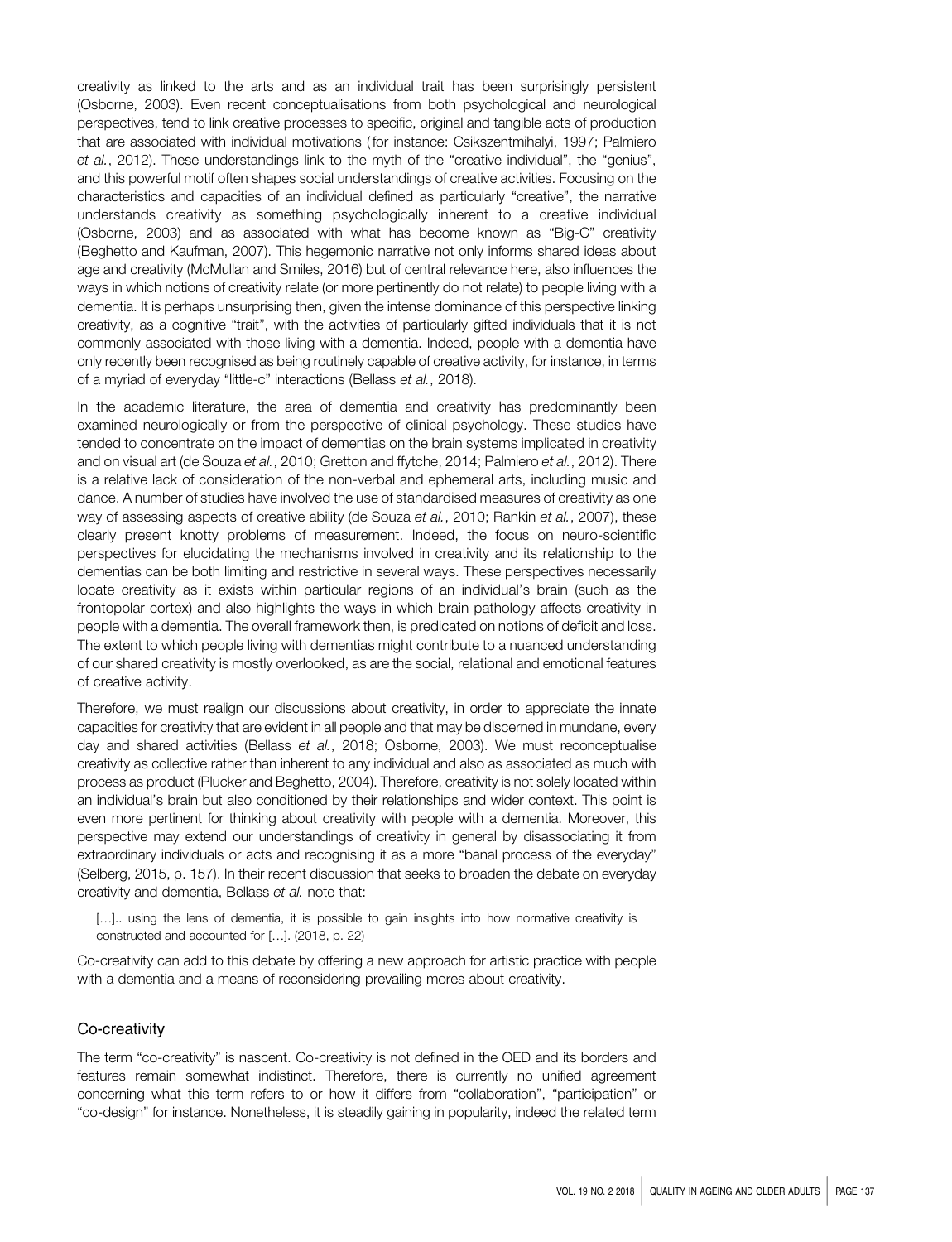"co-creation" can be found throughout contemporary UK media. It has only recently come into use to describe a particular approach to participatory arts practice (Matarasso, 2017).

Despite the sense that co-creativity is of increasing relevance to both artists and cultural institutions alike, it seems that the approach has not been widely explored, either practically or conceptually. Of particular relevance here, it is almost completely absent from discussions about artistic practice with people living with dementia. A recent search of academic databases (ERIC, CINAHL, MEDLINE, PsycArticles, PsycINFO) revealed less than a dozen relevant papers and only three investigating issues directly related to dementia. The importance of clarifying the meaning of co-creativity is not merely a question of semantics. Once there is a lucid definition of the term we can begin to formulate its conceptual underpinnings.

To date, the more prevalent use of the term "co-creativity" has been in the business or design worlds. The emphasis in these contexts is upon the transfer of value from an end (or predefined) product to a shared process in which all those involved play an integral role in creation (Branco et al., 2017; Prahalad and Ramaswamy, 2004). In these contexts, there is an emphasis on the equal contribution of all involved. However, there is also a focus on selection and filtering in which decisions are made about the most promising contributions.

The possibility that co-creation can erase distinctions between the "producer" and the "consumer" is similarly discussed in the context of arts-based projects (Matarasso, 2017). This leads to an innately democratic and non-hierarchical notion of creativity, in which the diverse capacities of all those involved are woven into the creative process. As Matarasso (2017) further highlights there is no one author, the artists involved do not instruct but rather disperse the knowledge associated with their skills, thereby privileging the creative process. Moreover, there is an important recognition within co-creative practices that creative engagement is an interactive and relational activity that creates community (HE, 2014).

Thus, although there is not currently a single agreed definition for "co-creativity" it is characterised by a number of key features including centrally: a focus on shared process, the absence of a single author or outcome (and instead the idea of shared ownership), inclusivity, reciprocity and relationality. Co-creativity relies on dialogic and empathic approaches (Sennett, 2012) in which, through the process of exchange and discussion, understandings are expanded, although discussions are not necessarily resolved. This is in contrast to dialectic encounters which tend to lead to closure (Sennett, 2012, p. 24). Co-creativity necessitates and creates openness, receptivity and imaginative space. Above all, it contrasts with restrictive notions of the lone creative "genius" that have tended to dominate views of creativity (as mentioned above). On the contrary, here creativity is understood as something that exists within and is shared by the group.

#### Co-creativity in practice

In order to understand the concept of co-creativity in more depth and in particular the underlying methods that guide its practice; discussions were held with seven artists and one academic who defined their practice as co-creative. A range of informants were deliberately sought who could offer various artistic perspectives, including a musician, a dancer, a writer and poet, a visual artist and several theatre directors; the academic worked using film co-creatively with people with a dementia. These artists were contacted via existing networks (Music for Life, Dementia Positive, the Dementia and Imagination project and Dementia Services Development Centre at Stirling University). All of those who were interviewed work in community or in care home settings with diverse groups of people, including those living with a dementia. The interviews were all transcribed, coded and analysed using a process of emergent thematic analysis that was facilitated by qualitative software (Atlas.ti). This form of thematic analysis is based on content analysis, but is more concerned with patterns rather than frequency. In contrast to classic content analysis, this form of thematic analysis, as used by Dodds et al. (2008), draws upon empirically emergent, rather than theoretically generated themes (Searing and Zeilig, 2017). This was not about quantity, as it is a small-scale qualitative enquiry, but about the richness of the data gathered. Thus, the interviews were read by all authors and in an iterative process a number of recurring themes were identified, these were: improvisation, structure and leadership and equality. Although to some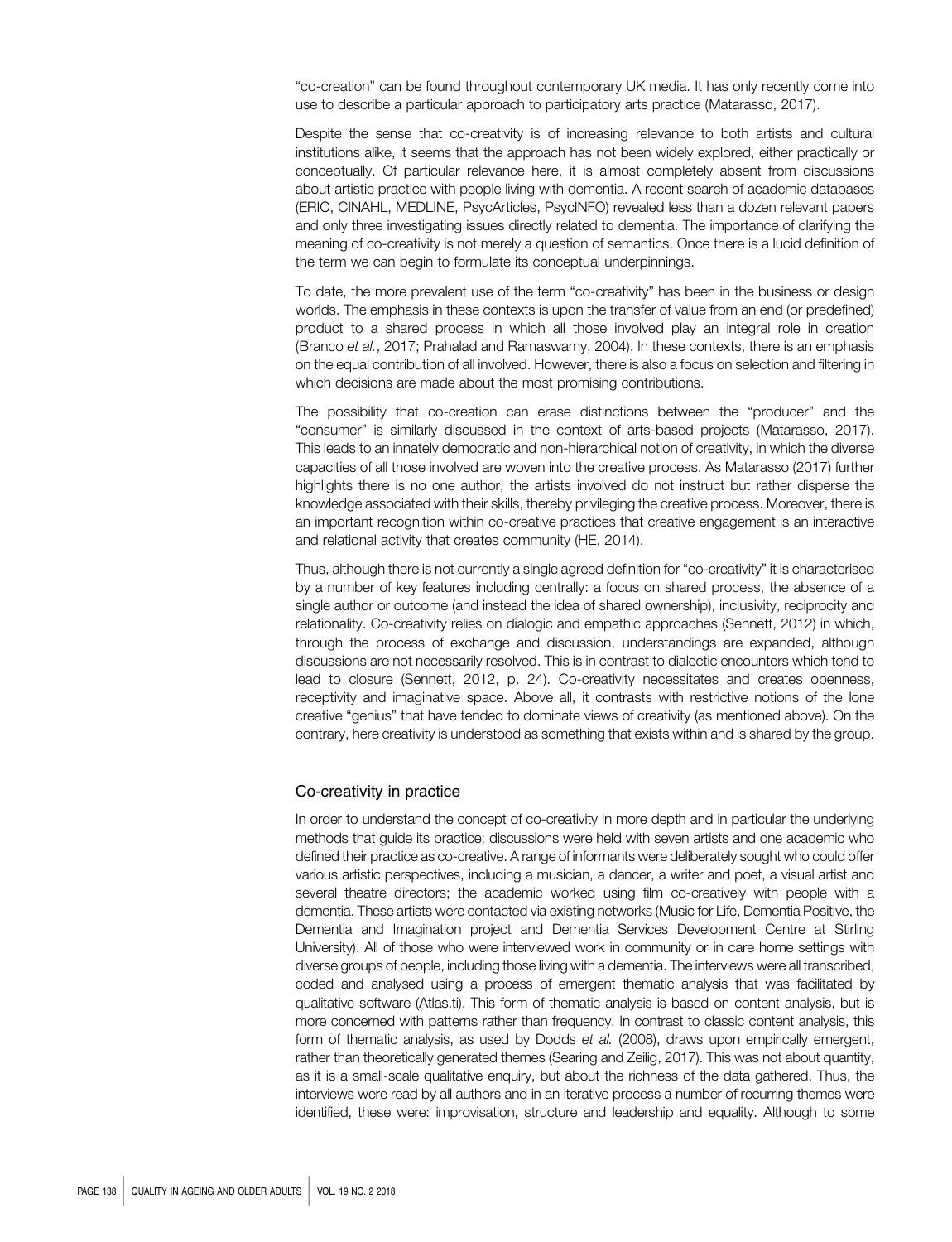extent they overlap with each other, they are discussed separately below. These themes constitute some of the central mechanisms underlying co-creative practice in the arts and have informed the development of the "With All" project.

Improvisation can be broadly understood as a means of using bodies, space, imagination, objects and instruments in response to the immediate stimuli of one's environment, without preconceptions (Frost and Yarrow, 2016, p. xv). The central role of improvisation as freeing and as allowing in the moment creation, was clear for all the artists in their co-creative practice. As outlined by one theatre director:

Improvisation is crucial in terms of a way of enabling ideas to surface and a way of seeing just what can happen in the moment. (Gavin Critchon, Active Enquiry)

Indeed, the importance of emphasising in the moment interactions with people with a dementia has been appreciated in other contexts (Beard, 2012; Camic et al., 2017) and has been central to the "With All" project. The work of the Elderflowers who use clowning with people with a dementia was also described as innately reliant on improvisation:

Improvisation is the basis of it all. Let's say clowning and improvisation. Clowning, the way we use it, is where the performers connect with their own vulnerability. Because of that, they connect with the vulnerability of the person with dementia, because often people with dementia are surrounded by people in control. (Magdalena Schamberger, Elderflowers)

Therefore, to establish a "level playing field" between the clowns and the people they work with, Elderflowers use improvisation. In this context, improvisation is a means of connecting with vulnerability and allows the clowns to relate more closely to people with dementia who often feel out of control and vulnerable themselves.

Improvisation and the absence of a predetermined plan is also associated with a shared uncertainty. This can facilitate the shedding of habitual defences and roles and thus the ability to connect with others. However, improvisation necessarily involves the possibility of everyone taking risks and making mistakes, as noted elsewhere:

The hardest thing to learn is that failure doesn't matter. (Frost and Yarrow, 2016, p. xvi)

This understanding contributes to a failure free environment which is especially important for people with a dementia (Swinnen and de Medeiros, 2018). As noted by Kontos et al. (2017) in their discussion of clowning with people with a dementia, spontaneity has further importance in that it:

[...] removes the normative and artificial strictures of structured therapeutic programming [...] which may inadvertently thwart creative expression. (193)

The way in which improvisation can prompt creative openness, "allowing impulses to be free" (as noted by the visual artist Lisa Carter) was apparent for all those interviewed. Although, as noted by one interviewee Dr Andrea Capstick people living with a dementia may find it difficult to "think on their feet" and require prompts as part of the improvisation process, the ability to use these flexibly and responsively was stressed. Above all, improvisation facilitates a creative immediacy and inventiveness for all those involved.

The role of structure and the closely associated concept of leadership a dominant theme that emerged from the interviews with artists. This issue overlaps with notions about the producer/consumer distinction (as outlined by Matarasso, 2017) and the extent to which these boundaries should or can be erased. If a co-creative project is a true meeting of equals in which no-one has more authority than anyone else then should there be a pre-determined structure and can there be a "leader"? The theatre director, Gavin Critchon observed that when he is co-creating theatre he makes it clear that although he understands the form, the people he works with have the content and that there is therefore an inherent co-dependency within the process. In this way, the artists provide a flexible framework (a sort of exo-skeleton) but one that can easily be re-configured and so facilitates creative participation:

It is about having a structure, but being also able to stretch and push that structure and respond to the group a little bit as well. It is kind of having that kind of stretch in there. (Gavin Critchon)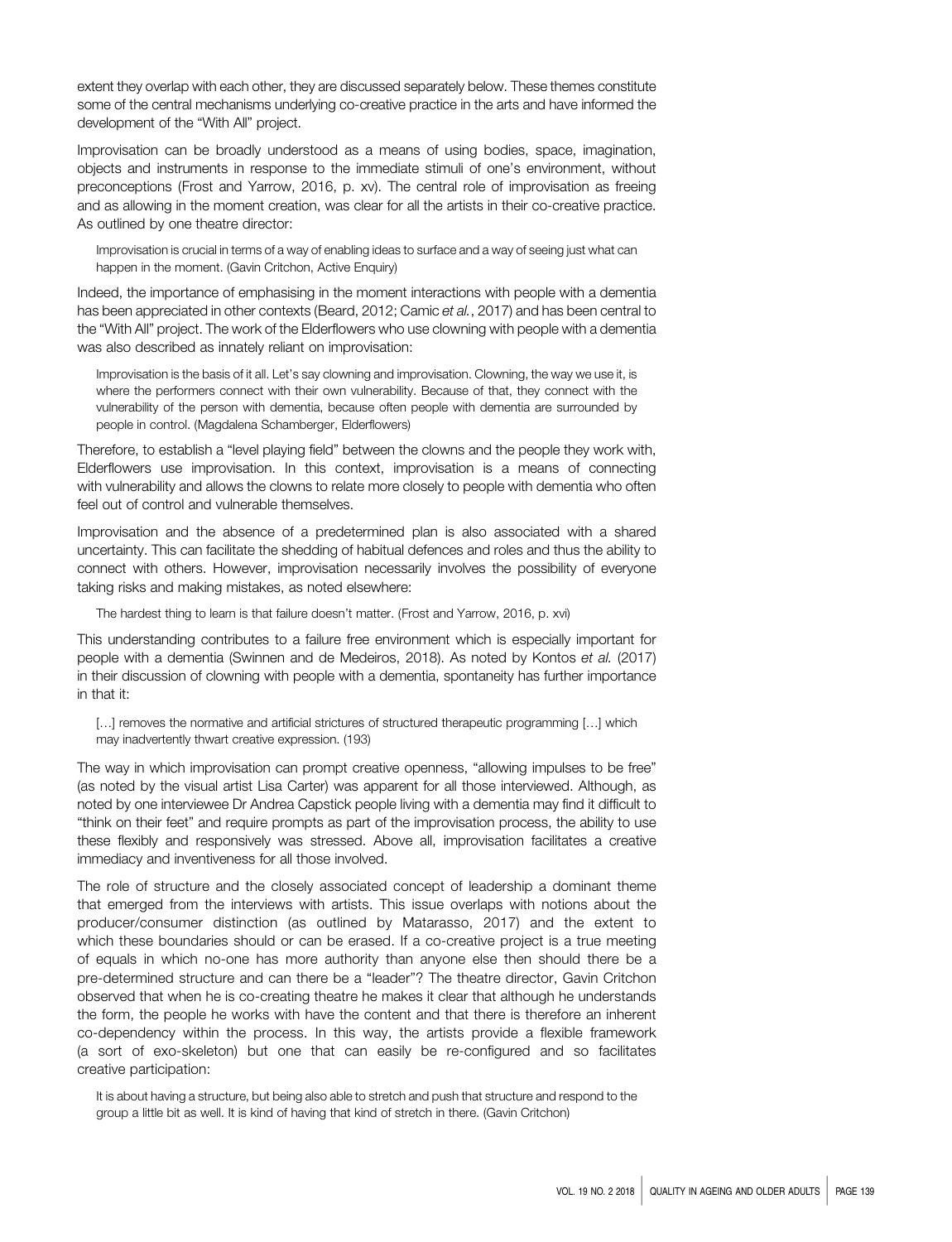As similarly noted by the dance artist Diane Amans:

You've got to have a structure or some starting point but then noticing when someone lights up and being prepared to follow and having the […] confidence and the disposition to actually share the leadership, lead by just being alongside.

The notion of structure emerged as something that should not be rigid but is rather shaped by the group and is characterised by malleability. The suggestion is that this creates a space that is freer and more suited to creative play. Similarly, the idea that leadership can be understood as being "alongside" people and is not necessarily about purposely directing the activity seems integral to co-creativity. This allows for the important possibility of change within the artistic process, something that is particularly relevant when co-creating with people with a dementia:

There is a structure within it, but it also keeps changing […] because some people with dementia's behaviour may change quite quickly. So […] you have to be very, very flexible. (Magdalena Schamberger)

The sense that a co-creative endeavour is predicated on and can promote a sense of equality between all those involved was repeatedly stressed by all the artists. This was eloquently expressed by Lisa Carter who said that her co-creative visual arts practice was "like being part of a sentence" with someone. This conjures up the intertwined nature of co-creative practice in which the parts are dependent on the whole for their meaning and therefore have an equal relevance. The understanding that all those involved have "equally useful" things to offer, was cogently expressed in several interviews:

Co-creativity […] will enable us to create something very different than if we were trying to do that on our own. (Gavin Critchon)

It's very much with the aim of being a circle of equals. Each person brings something. I think then the essence is that we co-create from the centre of that circle somehow. (Lucy Payne)

The artists emphasised the different and therefore equal contributions that each individual could make to the process and how combined, this creates something wholly unique. This echoes the idea of "hybridity", the equal grafting together of many different voices, sounds or gestures, that has been closely associated with artistic co-creativity (Matarasso, 2017). Andrea Capstick noted the growth of trust and community within a group that were co-creating together:

As time went on, the participants that we were working with actually formed into a group, […] they were interested in each other's films and they were interested in watching them together. (Andrea Capstick)

In all the interviews, the artists emphasised their awareness that the essence of their work was about exploring and valuing the equality of all human experiences. There was a sense that this acknowledgement of equality was basic to co-creativity and offered a means of meeting with people affirmatively, where they are.

Our practice in With All has been closely informed by the insights offered by these co-creative artists. Hence, improvisation is prioritised as is the salience of play, the gathering is characterised by a flexible structure that can shift and stretch, similarly leadership is shared within the group rather than located within any one individual and the equality of each person's contribution is central.

#### The With All project – co-creativity with people with a dementia

The With All project is a ten week co-creative arts project that is currently taking place at the Wellcome Hub. It comprises three musicians, two dancers and two researchers and centrally a group of people living with a dementia and their partners. Due to ethical constraints which preclude the involvement of people with a more "advanced" dementia taking part in research, the project has been divided into two phases. The first four sessions constitute a "Learning phase" and has included people who could not formally give consent. During these sessions numbers of people with a dementia have varied (due to ill-health) but have ranged from four to one. The second four sessions of the project are the "research phase" and include six people with a dementia and their partners.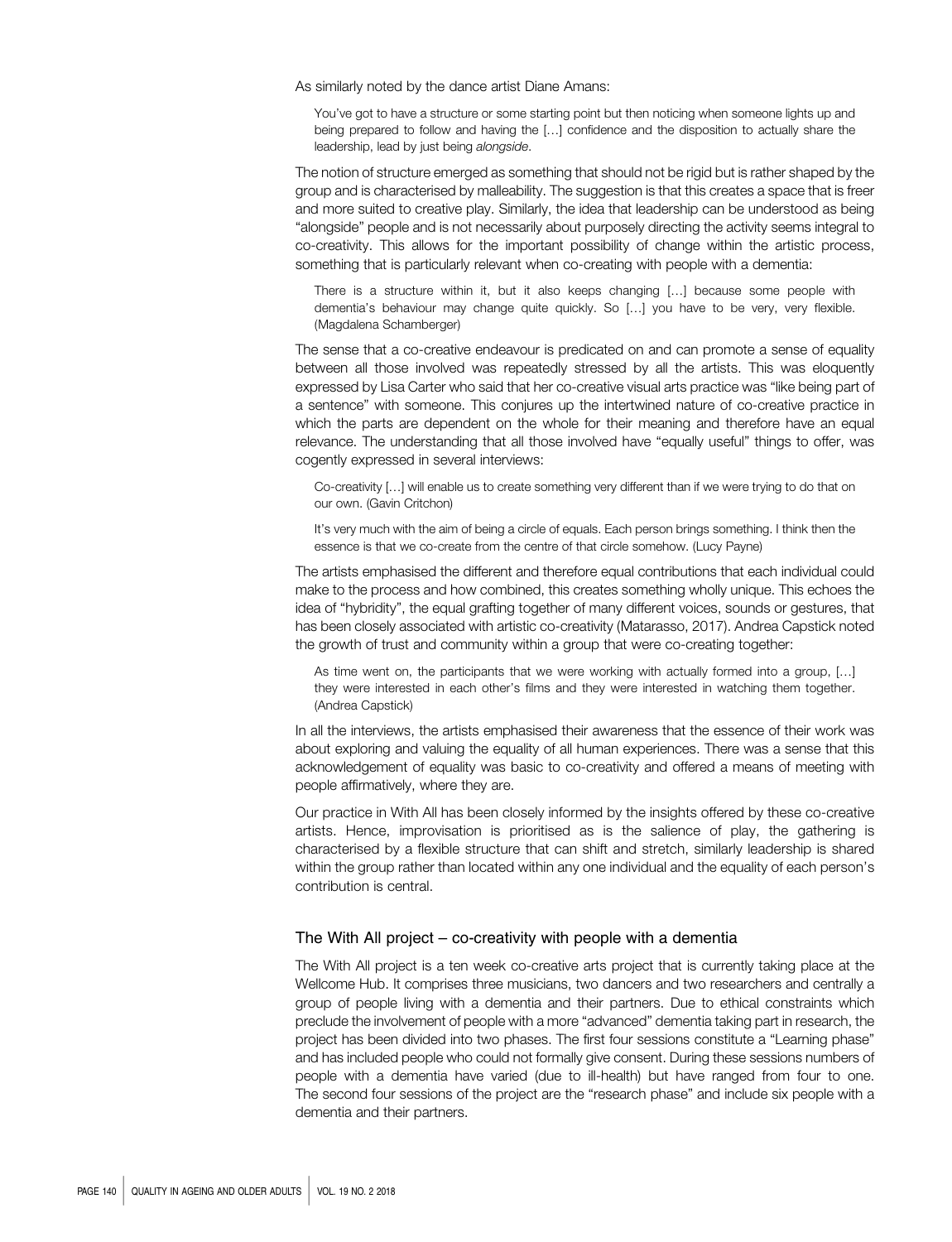Co-creativity as we are starting to conceptualise it within the With All project, shares some similarity to the understandings offered by the design and business worlds. In particular the possibility that distinctions can be erased between the "producer" (or in our project, artist) and "consumer" (or participant). However, it fundamentally differs in that the objective is not to co-design a product or work towards a single composition or performance. There is no emphasis on any particular "outcome", neither is there a definable end-point.

On the contrary, co-creativity with the arts and with people with a dementia is unwaveringly about mutual involvement in an aesthetic process. Improvisation, play and the subsequent creation of a ludic space is central to this process. Play is an activity that has no directed or practical purpose and exists between imagination and the external world. Play has been described as opening up a space of trust and relaxation which then enables a "creative reaching out" (Winnicott, 1971, p. 75), thus play and the sort of creativity it evokes arises from both openness and formlessness. Play has been cogently theorised as essential for emotional and psychological well-being and the maintenance of a sense of self (Winnicott, 1971) but has only relatively recently been recognised as equally crucial for people with a dementia (Swinnen and de Medeiros, 2018).

Co-creativity as we have witnessed within With All, both relies on and produces a series of interdependent moments which could not exist independently. There is no one author and thus an innate equality. Moreover, there is an important recognition within co-creative practices that creative engagement is an interactive and relational activity that creates community. Co-creativity may generate group or individual compositions and moments of self and group expression that are almost but not quite performances but these are intrinsically linked as they emanate and take shape from the whole group. In this way, co-creativity can be understood both as it is synchronous and as something that necessarily takes place in the moment. This sense that there is only one time within the co-creative process is linked with the modality of improvisation (as theorized by Nachmanovitch, 1990).

Although co-creativity relies on collaboration, it must be understood as more than this – primarily because collaboration is an action that tends to also be understood in relation to the making of a product. Neither is co-creation simply participation – because this suggests that there is something unambiguous or pre-existing to join in with. In addition, in participation there is an implicit suggestion of power relationships – in which a "participant" is distinct from those who lead a group. In contrast, co-creation – based as it is on equality, involves more than simply "joining in" with a predefined activity. At the foundation of co-creativity, is the understanding that everyone has something to offer and that even apparent passivity and quiet affects and helps to direct the mutual creation. Thus, co-creativity is an innately democratic and non-hierarchical version of creativity in which the diverse capacities of all those involved are woven into a cohesive creative process.

## Conclusion: why co-create with people with a dementia?

As outlined in the introduction, there are a wide range of different approaches for using the arts with people with a dementia. These all have a valuable role and many have accumulated evidence supporting their benefits. However, restrictive understandings of creativity, as well as a socio-political context that has insistently associated arts with health have affected the ways in which arts projects are designed. Moreover, for a diversity of historical and cultural reasons, there has been very little recognition of people with neurocognitive disorders such as dementia, as creative agents. Yet, in other work we have found that even in people receiving palliative care, the desire to connect, communicate and create can be urgent and passionate (Zeilig et al., 2016).

Co-creativity is about the possibility of using the arts together with people to enable a self-making process and the unexpected insights that this may prompt. There is an ability within the co-creative arts for people to explore uncomfortable emotional experiences (Bellass et al., 2018) which are not accessed within more structured arts activities. Co-creativity with people with a dementia generates relational interactions which are not focused on the completion of instrumental tasks (such as eating, dressing, bathing, etc.) or as a means to an end (such as to increase wellbeing or physical agility). Co-creativity using the arts extends an invitation to participate in a shared and playful pursuit that allows unique opportunities for communication,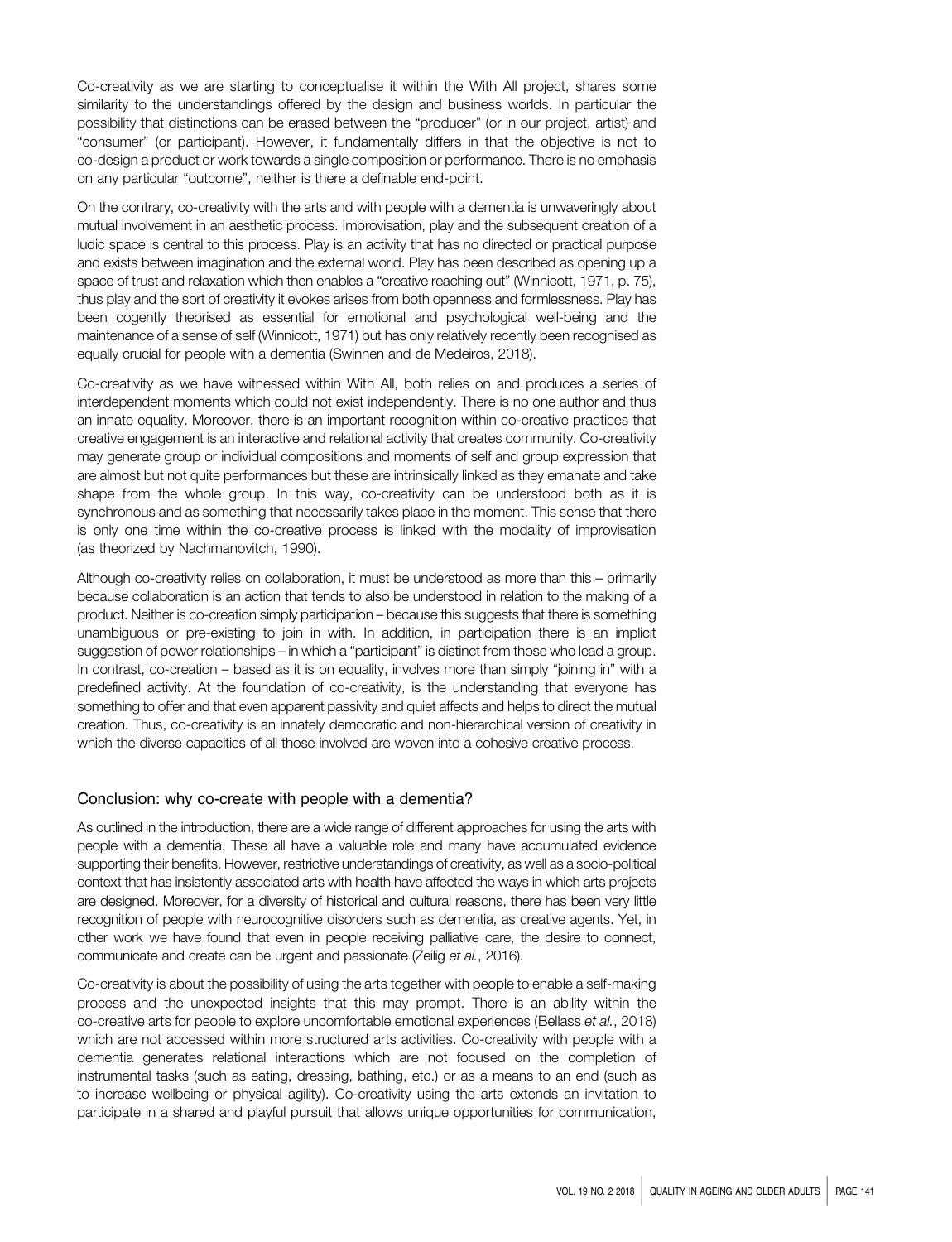expression and glimpses into people's interior worlds. These may have therapeutic potential but this is not the goal.

There are certainly thorny issues associated with co-creativity with people with a dementia. After all, the attempt to work truly inclusively with any group of people is fraught with difficulty, perhaps particularly in terms of validating the contribution of each individual and the complexity of power relations. There are further paradoxes that are related to With All also being a research project which aims to capture and even gauge the effect of certain aspects of co-creativity (such as group involvement) with people with a dementia. We are aware that co-creativity is partly understood as a phenomenon that exists along a spectrum of possibility.

Nonetheless, the possibility that co-creativity can challenge the dominant biomedical and social paradigms that associate "dementia" with irretrievable loss and decline by creating opportunities for creative agency inspires the With All project. We are considering the ways in which people with a dementia can co-create as they are embodied, emotional, desiring, creative agents, embedded in relationships and a social context – and also some of the ways that co-creativity challenges this social context. Indeed, this work is motivated by the possibilities that co-creative practice may promote creative expression and a sense of agency for people with a dementia by privileging reciprocity and being alert to the embodied, relational nature of creativity (Kontos, 2005, 2012; Kontos et al., 2017). Using the arts co-creatively also contributes to a broadening of our understanding of "creativity" by demonstrating that it is something more than a definable attribute possessed by certain individuals that results in a specific product. Co-creativity can therefore offer fresh insights into the way in which the arts can engage people with a dementia, the relationship between creativity and dementia and the transformative potential of the arts for those living with a dementia.

#### **References**

Bartlett, R. (2014), "Citizenship in action: the lived experiences of citizens with dementia who campaign for social change", Disability and Society, Vol. 29 No. 8, pp. 1291-304.

Basting, A. (2009), Forget Memory: Creating Better Lives for People with Dementia, John Hopkins University Press, Baltimore, MD.

Beard, R.L. (2012), "Art therapies and dementia care: a systematic review", Dementia, Vol. 11 No. 5, pp. 633-56.

Beghetto, R.A. and Kaufman, J.C. (2007), "Toward a broader conception of creativity: a case for 'mini-c' creativity", Psychology of Aesthetics, Creativity and the Arts, Vol. 1 No. 2, pp. 73-9.

Bellass, S., Balmer, A., May, V., Keady, J., Buse, C., Capstick, A., Burke, L., Bartlett, R.L. and Hidgson, J. (2018), "Broadening the debate on creativity and dementia: a critical approach", Dementia (in press).

Branco, R., Quental, J. and Ribeiro, Ó. (2017), "Personalised participation: an approach to involve people with dementia and their families in a participatory design project", CoDesign, Vol. 13 No. 2, pp. 127-43.

Castora-Binkley, M., Noelker, L., Prohaska, T. and Satariano, W. (2010), "Impact of arts participation on health outcomes for older adults", Journal of Aging, Humanities, and the Arts, Vol. 4 No. 1, pp. 352-67.

Camic, P.M., Hulbert, S. and Kimmel, J. (2017), "Museum object handling: a health-promoting community-based activity for dementia care", Journal of Health Psychology, pp. 1-12, available at: [https://doi.org/10.1177/135910](https://doi.org/10.1177/1359105316685899) [5316685899](https://doi.org/10.1177/1359105316685899)

Cowl, A. and Gaugler, J. (2014), "Efficacy of creative arts therapy in treatment of Alzheimer's disease and dementia: a systematic literature review", Activities, Adaptation & Aging, Vol. 38 No. 4, pp. 281-330.

Creative Health, APPG (2017), "All party parliamentary group on arts", Health and Wellbeing (APPG) Inquiry Report, available at:<www.artshealthandwellbeing.org.uk/appg-inquiry/> (accessed July 2017).

Crutch, S., Isaacs, R. and Rossor, M. (2001), "Some workmen can blame their tools: artistic change in an individual with Alzheimer's disease", The Lancet, Vol. 357 No. 9274, pp. 2129-33.

Csikszentmihalyi, M. (1997), Creativity: The Psychology of Discovery and Invention, Harper Collins, New York, NY.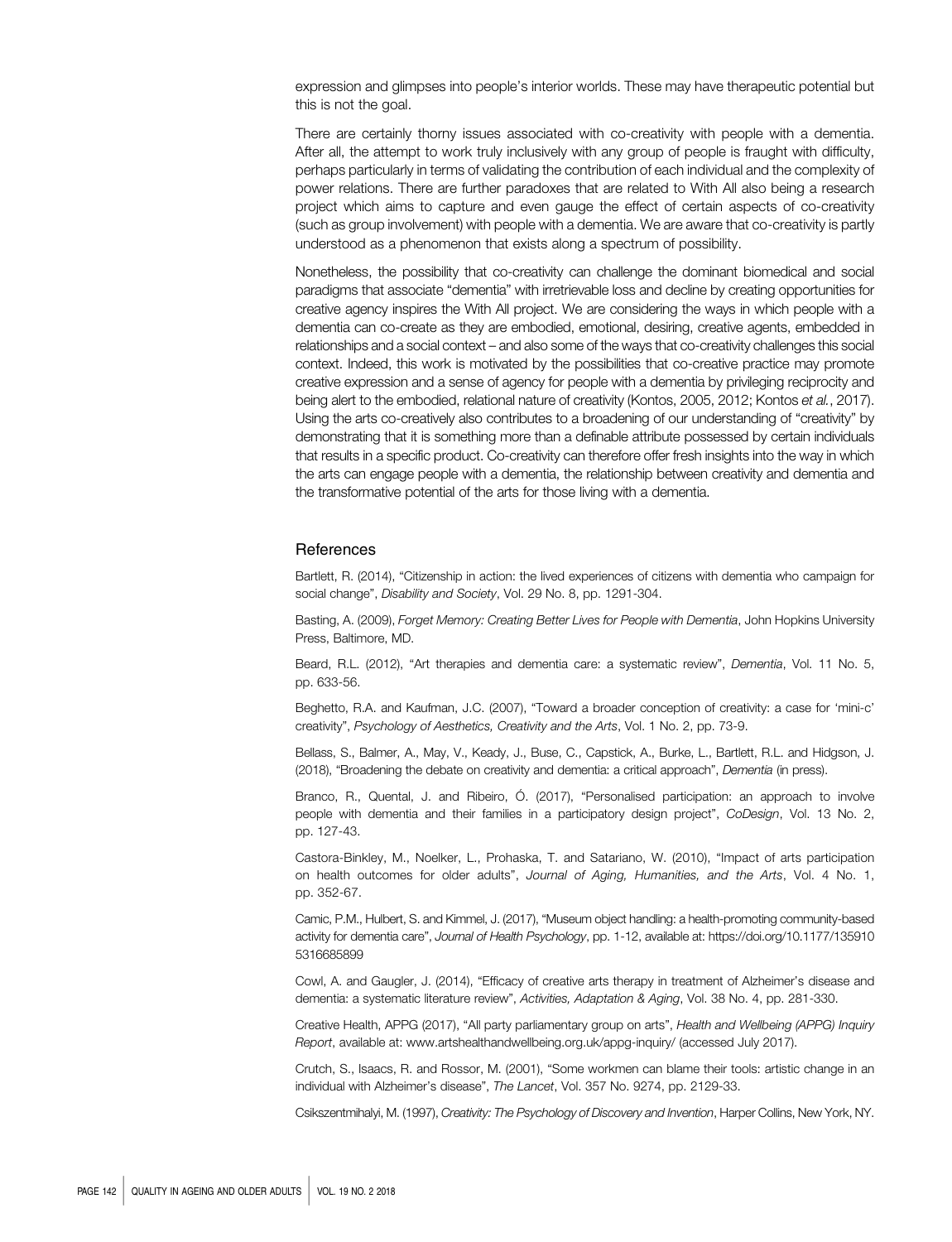de Medeiros, K. and Basting, A. (2014), "'Shall I compare thee to a dose of Donepezil?' Cultural arts interventions in dementia care research", The Gerontologist, Vol. 54 No. 3, pp. 344-53.

de Souza, L., Volle, E., Bertoux, M., Czernecki, V., Funkiewiez, A., Allali, G., Leroy, B., Sarazin, M., Habert, M., Dubois, B., Kas, A. and Levy, R. (2010), "Poor creativity in frontotemporal dementia: a window into the neural bases of the creative mind", Neuropsychologia, Vol. 48 No. 13, pp. 3733-42.

Dodds, R.E., Tseelon, E. and Weitkamp, E.L.C. (2008), "Making sense of scientific claims in advertising. A study of scientifically aware consumers, public understanding of science", available at: [http://pus.sagepub.](http://pus.sagepub.com/content/17/2/211.full.pdfhtml) [com/content/17/2/211.full.pdfhtml](http://pus.sagepub.com/content/17/2/211.full.pdfhtml) (accessed 21 June 2016).

Dupuis, S., Kontos, P., Mitchell, G., Jonas-Simpson, C. and Gray, J. (2016), "Re-claiming citizenship through the arts", Dementia, Vol. 15 No. 3, pp. 358-80.

Fritsch, T., Adams, K.B., Redd, D., Sias, T. and Herrup, K. (2006), "Use of live theatre to increase minority participation in Alzheimer's disease research", Alzheimer Disease Association Disorders, Vol. 20 No. 2, pp. 105-11.

Frost, A. and Yarrow, R. (2016), Improvisation in Drama, Theatre and Performance: History, Practice, Theory, Palgrave, London.

Gray, K., Chester Evans, S., Griffiths, A. and Schneider, J. (2017), "Critical reflections on methodological challenge in arts and dementia evaluation and research", Dementia, available at: [https://doi.org/10.1177/](https://doi.org/10.1177/1471301217734478) [1471301217734478](https://doi.org/10.1177/1471301217734478) (accessed 5 October 2017).

Gretton, C. and Ffytche, D.H. (2014), "Art and the brain: a view from dementia", International Journal of Geriatric Psychiatriy, Vol. 29 No. 2, pp. 111-26.

Hara, M. (2011), "Music in dementia care: increased understanding through mixed research methods", Music & Arts in Action, Vol. 3 No. 2, pp. 34-58.

Hatton, N. (2014), "Re-imagining the care home: a spatially responsive approach to arts practice with older people in residential care", Research in Drama Education: The Journal of Applied Theatre and Performance, Vol. 19 No. 4, pp. 355-65.

He, J. (2014), "Continuity and evolution: the idea of 'co-creativity' in Chinese Art", ASIA Network Exchange: A Journal for Asian Studies in the Liberal Arts, Vol. 21 No. 2, pp. 15-21.

Hughes, J. (2014), How we Think about Dementia: Personhood, Rights, Ethics, the Arts and What they Mean for Care, Jessica Kingsley, London.

Kontos, P.C. (2005), "Embodied selfhood in Alzheimer's disease: rethinking person-centred care", Dementia, Vol. 4, pp. 553-70.

Kontos, P.C. (2012), "Rethinking sociability in long-term care: an embodied dimension of selfhood", Dementia, Vol. 11, pp. 329-46.

Kontos, P. (2018), "Rethinking musicality in dementia as embodied and relational", Journal of Aging Studies, available at:<https://doi.org/10.1016/j.jagin 2018.01.006>

Kontos, P., Miller, K. and Kontos, A. (2017), "Relational citizenship: supporting embodied selfhood and relationality in dementia care", Sociology of Health and Illness, Vol. 39 No. 2, pp. 182-98.

Kontos, P., Miller, K., Mitchell, G.J. and Stirling-Twist, J. (2015), "Presence redefined:the reciprocal nature of engagement between elder-clowns and persons with dementia", Dementia, Vol. 16 No. 1, pp. 46-66.

Ledger, A. and Edwards, J. (2011), "Arts-based research practices in music therapy research: existing and potential developments", The Arts in Psychotherapy, Vol. 38 No. 5, pp. 312-17.

McMullan, G. and Smiles, S. (2016), Late Style and its Discontents: Essays in Art, Literature and Music, Oxford University Press, Oxford.

Matarasso, F. (2017), "Co-creation from blogsite 'A restless art'", available at: [https://arestlessart.com/](https://arestlessart.com/2017/03/09/co-creation/) [2017/03/09/co-creation/](https://arestlessart.com/2017/03/09/co-creation/) (accessed 9 March 2017).

Mental Health Foundation (2011), "An evidence review of the impact of participatory arts on older people", available at:<www.mentalhealth.org.uk/publications/evidence-review-impact-participatory-arts-older-people> (accessed 27 February 2018).

Moss, H. and O'Neill, D. (2013), "The aesthetic and cultural interests of patients attending an acute hospital – a phenomenological study", Journal of Advanced Nursing, Vol. 70 No. 1, pp. 121-9.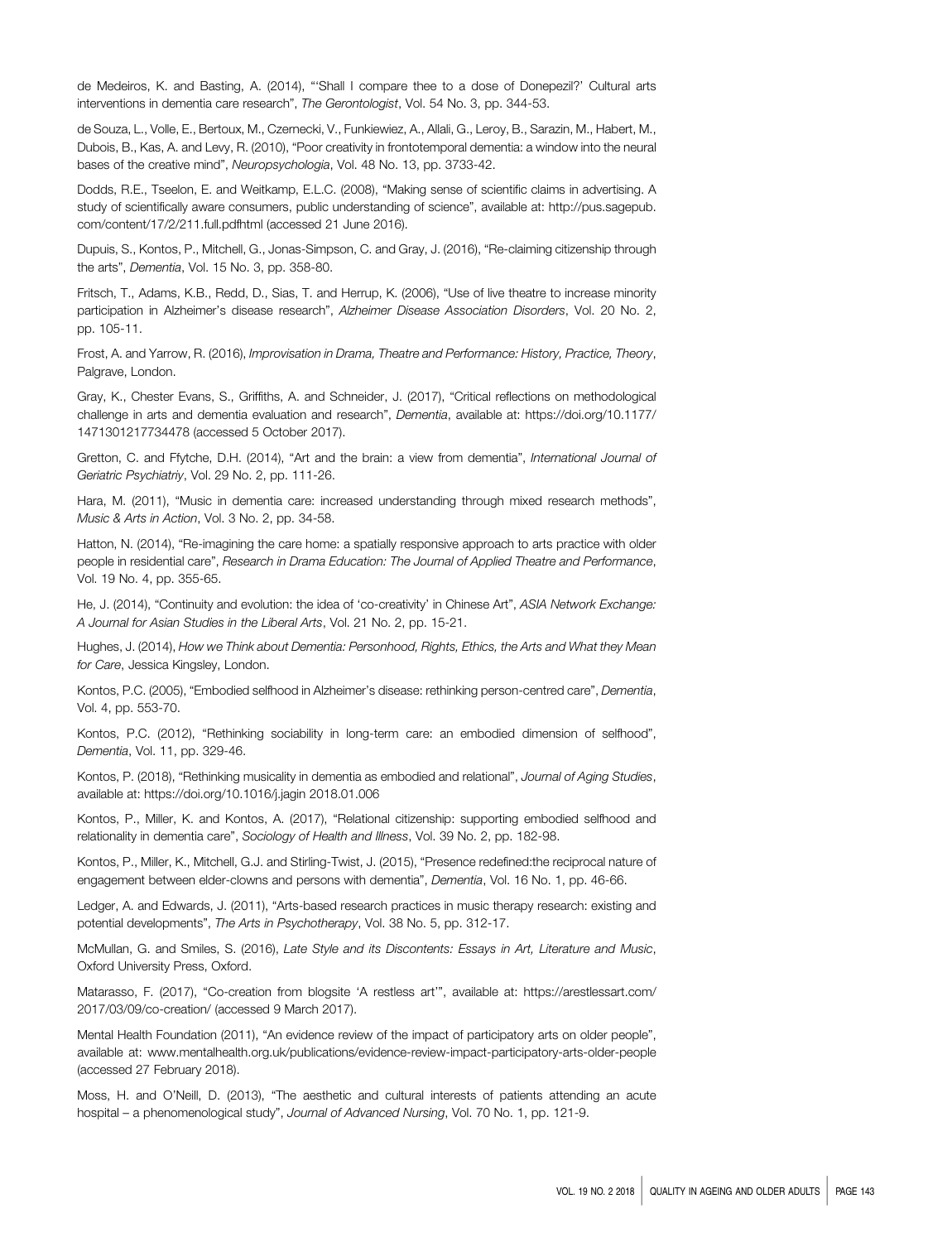Moss, H. and O'Neill, D. (2017), "Narratives of health and illness: arts-based research capturing the lived experience of dementia", available at:<https://doi.org/10.1177/1471301217736163> (accessed 12 October 2017).

Nachmanovitch, S. (1990), Free Play: Improvisation in Life and Art, Penguin Putnam Inc., New York, NY.

Osborne, T. (2003), "Against 'creativity': a Philistine rant", Economy and Society, Vol. 32 No. 4, pp. 507-25.

Palmiero, M., Di Giacomo, D. and Passafiume, D. (2012), "Creativity and dementia: a review", Cognitive Processing, Vol. 13 No. 3, pp. 193-209.

Plucker, J.A. and Beghetto, R.A. (2004), "Why Creativity is domain general, why it looks domain specific, and why the distinction does not matter", in Sternberg, R.J., Grigorenko, E.L. and Singer, J.L. (Eds), Creativity: From Potential to Realization, American Psychological Association, Washington, DC, pp. 153-68.

Pope, R. (2005), Creativity: Theory, History, Practice, Routledge, Oxford.

Prahalad, C.K. and Ramaswamy, V. (2004), The Future of Competition: Co-Creating Unique Value with Customers, Harvard Business School Press, New York, NY.

Rankin, K., Liu, A., Howard, S., Slama, H., Hou, C., Shuster, K. and Miller, B. (2007), "A case-controlled study of altered visual art production in Alzheimer's and FTLD", Cognitive and Behavioral Neurology, Vol. 20 No. 1, pp. 48-61.

Salisbury, K., Algar, K. and Windle, G. (2011), "Do we know enough about the potential of art programmes to improve the quality of life and well-being of people with dementia?", Journal of Dementia Care, Vol. 19 No. 3, pp. 33-7.

Searing, C. and Zeilig, H. (2017), "Fine Lines: cosmetic advertising and the perception of ageing beauty", International Journal of Ageing and Later Life, Vol. 11 No. 1, pp. 1-30.

Schall, A., Tesky, V.A., Adams, A. and Pantel, J. (2017), "Art museum-based intervention to promote emotional well being and improve quality of life in people with dementias: the ARTEMIS project", Dementia, available at:<https://doi.org/10.1177/1471301217730451> (accessed 15 September 2017).

Selberg, S. (2015), "Dementia on the canvas: art and the biopolitics of creativity", in Swinnen, A. and Schweda, M. (Eds), Popularizing Dementia: Public Expressions and Representations of Forgetfulness, Transcipt Verlag, Bielefeld, pp. 137-62.

Sennett, R. (2012), Together: The Rituals, Pleasures & Politics of Cooperation, Penguin, London.

Swinnen, A. and de Medeiros, K. (2018), "'Play' and people living with dementia: a humanities-based inquiry of timeslips and the Alzheimer's poetry project", The Gerontologist, Vol. 58 No. 2, pp. 261-69, available at: <https://doi.org/10.1093/geront/gnw196>

Winnicott, D.W. (1971), Playing and Reality, Routledge, London.

White, M. (2014), Asking the Way - Directions and Misdirections in Arts in Health, Ixia, London.

Williams, R. (1988), Keywords: A Vocabulary of Culture and Society, Harper Collins, London.

Young, R., Tischler, V., Hulbert, S. and Camic, P. (2015), "The impact of viewing and making art on verbal fluency and memory in people with dementia in an art gallery setting", Psychology of Aesthetics, Creativity, and the Arts, Vol. 9 No. 4, pp. 368-75.

Zeilig, H., Killick, J. and Fox, C. (2014), "The participative arts for people living with a dementia: a critical review", International Journal of Ageing and Later Life, Vol. 9 No. 1, pp. 7-34.

Zeilig, H., Poland, F., Fox, C. and Killick, J. (2015), "The arts in dementia care education: a developmental study", Journal of Public Mental Health, Vol. 14 No. 1, pp. 8-23.

Zeilig, H., West, J., with Spitalfields Music (2016), "Living Arts Project", available at: [www.spitalfieldsmusic.](www.spitalfieldsmusic.org.uk/events/livingarts/) [org.uk/events/livingarts/](www.spitalfieldsmusic.org.uk/events/livingarts/)

#### Further reading

Basting, A. and Killick, J. (2003), The Arts and Dementia Care: A Resource Guide, The National Centre for Creative Aging, New York, NY.

Camic, P., Baker, E. and Tischler, V. (2015), "Theorizing how art gallery interventions impact people with dementia and their caregivers", The Gerontologist, Vol. 56 No. 6, pp. 1033-41.